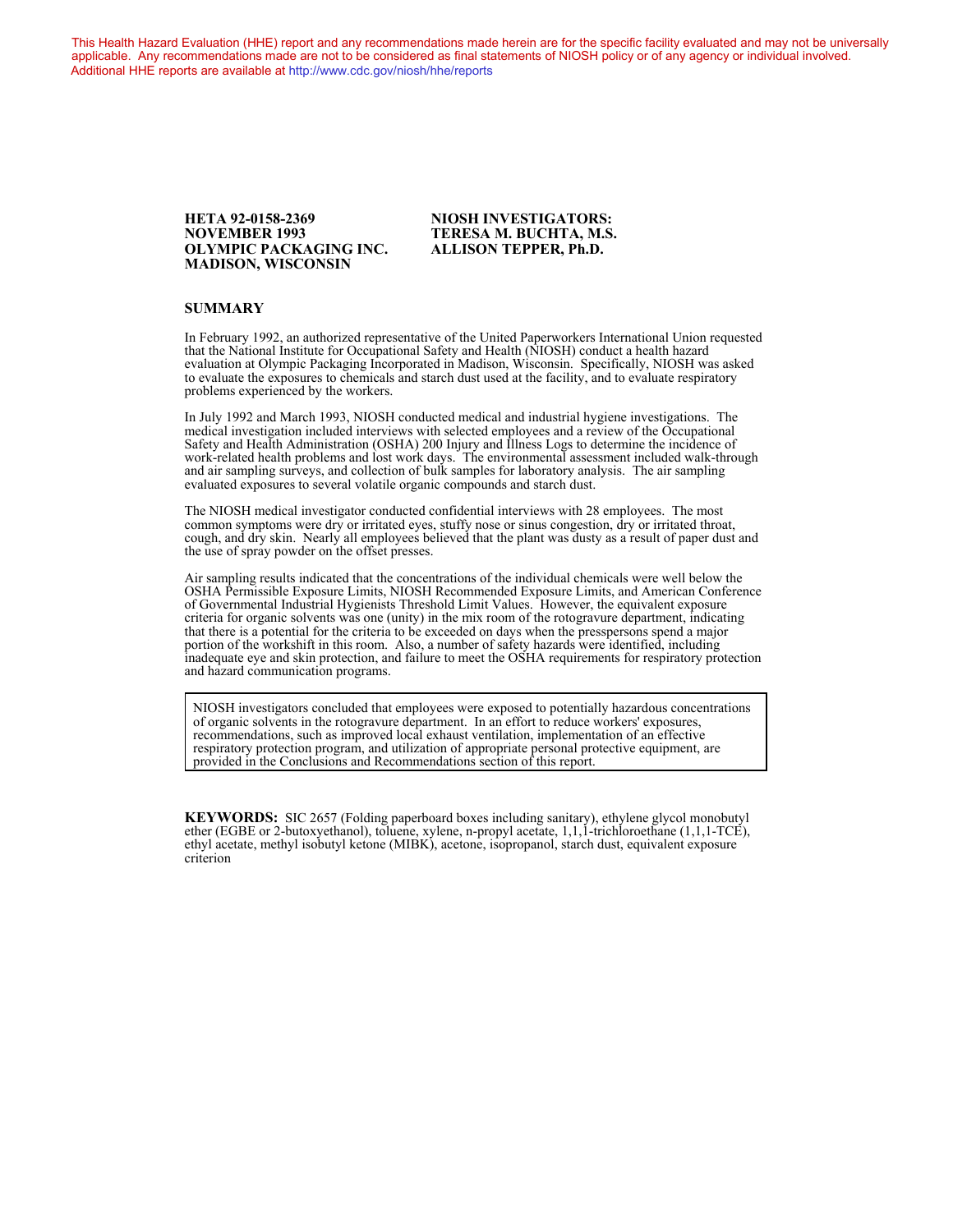# Page 2 - Health Hazard Evaluation Report No. 92-158

## **INTRODUCTION**

On February 21, 1992, the National Institute for Occupational Safety and Health (NIOSH) received a request from an authorized representative of the United Paperworkers International Union, Local 1202 to conduct a health hazard evaluation at Olympic Packaging Incorporated in Madison, Wisconsin. The union representative requested an evaluation of the chemicals and starch spray powders used throughout the facility. Worker complaints of eye irritation, sinus infections, and respiratory problems were noted in the request.

An initial site visit was performed on July 21-22, 1992; it included a medical and an industrial hygiene survey. The medical evaluation consisted of confidential employee interviews and reviews of the Occupational Safety and Health Administration (OSHA) 200 Injury and Illness Logs. A walk-through survey was performed to review work practices and assess the industrial hygiene and safety conditions. Bulk, area, and personal air samples were also collected; however, sampling was performed when production was relatively low and when the main source of dust generation was not operating. An interim report including preliminary results and recommendations was submitted to the company and the union in January 1993.

In order to more adequately assess the workers' exposures, it was necessary to make a follow-up visit to perform air monitoring during full production. On March 16-17, 1993, a follow-up environmental visit was conducted during normal manufacturing activities in the winter. Personal breathing zone air samples for total dust and organic solvents were collected.

#### **FACILITY DESCRIPTION AND BACKGROUND**

Olympic Packaging Incorporated, a manufacturer of printed cartons for consumer goods, employs approximately 200 people working over three shifts. Of these, 150 are production workers. A schematic diagram of the facility is shown in Figure 1.

Rolls of paperboard are delivered via trucks or train cars and are either distributed to the sheeter or rotogravure press. The sheeter cuts the paperboard to the specified length and stacks 48-60 inch high loads onto skids which are taken to the offset presses. In the offset presses, water-based inks and varnish are applied to the paperboard. A starch powder is also sprayed onto each sheet to prevent the sheets from adhering together when stacked. After waiting 24 hours for the ink to fully dry, the loads are taken to the aerator where the sheets are aligned and the spray powder is blown out. The loads then proceed to the die cutting department. Counters, which define the dimensions of the carton, are prepared and placed within the die cutting machines. These machines stamp the impression of the flat cartons, and align and stack the loads. The die cutting machines do not fully cut the flat cartons, but rather make perforated edges. The excess material is removed and the flaps of the cartons are separated using hand-powered pneumatic jack hammers. The flat cut-out cartons are then taken to the finishing area. In this department, the flat boxes are folded and glued together to form complete cartons.

The other portion of the paperboard is distributed to the rotogravure press. The rotogravure is a web-feed printing press that prints up to five colors (using solvent-based inks) and die cuts the paperboard in one continuous process. From the rotogravure, the flat cartons are transferred to the finishing area where the cartons are assembled.

#### **EVALUATION PROCEDURES**

In order to evaluate reported health problems and potential occupational hazards, medical and industrial hygiene evaluations were performed. The medical evaluation included medical interviews with selected employees and a review of the OSHA 200 Injury and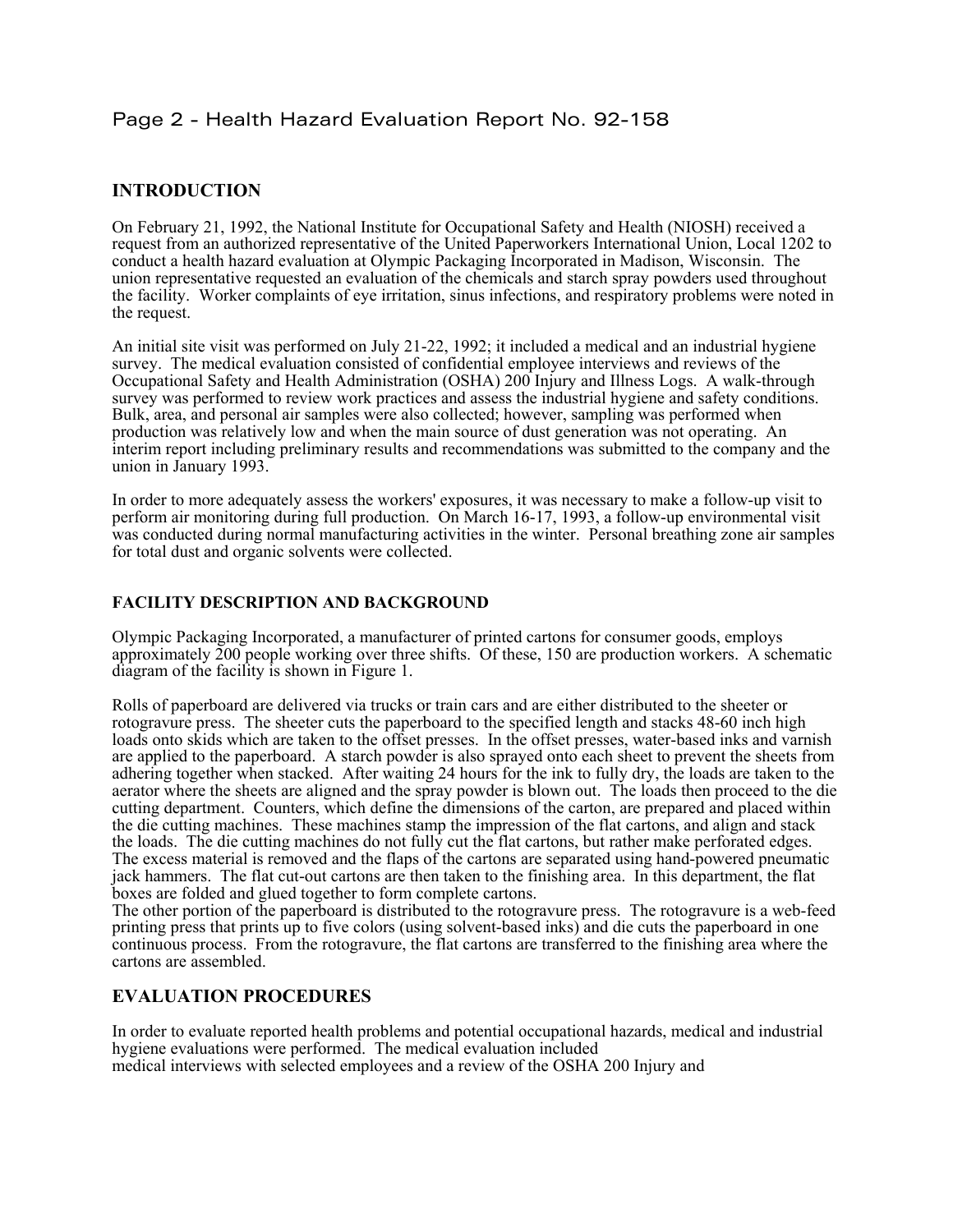# Page 3 - Health Hazard Evaluation Report No. 92-158

Illness Logs to determine the incidence of work-related health problems and lost work days. The environmental assessment included a walk-through evaluation of the work practices and industrial hygiene and safety conditions of the plant, and monitoring for airborne contaminants.

#### **Medical Investigation**

Private medical interviews were conducted with 28 employees. The management of Olympic Packaging provided NIOSH investigators with a list of employees working during the week of the site visit. A random sample of 22 employees on each of the three shifts was selected by choosing every fourth name on the list. Six other employees were selected from a list, provided by the union representative, of individuals who had expressed an interest in discussing their work-related health concerns. From the interviews, information was gathered about workplace conditions, work practices including the use of personal protective equipment, and the frequency of medical symptoms possibly related to dust and solvent exposures.

Although cumulative trauma concerns were not reported in the original request, problems mentioned by employees prompted the NIOSH investigators to review the OSHA 200 Injury and Illness Logs to assess temporal and spatial patterns of work-related illnesses and injuries. Data were obtained for January 1989 through June 1992.

#### **Environmental Methods**

#### *Air Monitoring*

#### *Starch Dust*

Area and personal breathing zone air samples for starch dust were collected on pre-weighed 37-millimeter (mm), 5 micron (µm) pore size, polyvinyl chloride membrane filters in closed-face cassettes according to the NIOSH Method 0500.<sup>1</sup> The cassettes were connected via Tygon® tubing to Gillian Hi Flow Sampler® battery-operated personal sampling pumps. Sample air was drawn through the filters at a flow rate of 2 liters per minute  $(\ell/min)$ . After sampling, the filters were removed from the cassettes and weighed. The analytical limit of detection is 0.2 milligrams (mg) of particulate material per sample, which equates to a minimum detectable concentration of 0.026 milligrams per cubic meter  $(mg/m<sup>3</sup>)$  for an average volume of 764 liters.

The sampling pumps were calibrated on-site prior to and after sampling using the Kurz Pocket Flow Calibrator™ mass flowmeter, which was calibrated against a primary standard. For subsequent calculation of sample volumes, the mean pre- and post sampling flow rates were used. A minimum of two field filter blanks for every 10 samples collected were prepared and submitted with the sample set.

#### Organic Solvents

Bulk, personal breathing zone, and area air samples for organic solvents were collected using charcoal tubes as the collection media. The charcoal tubes were connected via Tygon® tubing to Gillian Lo Flow Sampler® battery-operated personal sampling pumps. Air was sampled through the tubes at a nominal flow rate of 0.2  $\ell$ /min for qualitative air samples and 0.05  $\ell$ /min for quantitative air samples. After sampling, the charcoal tubes were removed and desorbed in carbon disulfide. Five bulk air samples were qualitatively analyzed for organic compounds using gas chromatography-mass spectrometer (GC-MS). Based on the results of the bulk samples, samples were quantitatively analyzed for ethylene glycol monobutyl ether (EGBE or 2-butoxyethanol), toluene, xylene, n-propyl acetate, 1,1,1-trichloroethane (1,1,1-TCE), ethyl acetate, methyl isobutyl ketone (MIBK), acetone, and/or isopropanol using the NIOSH Method  $1400<sup>1</sup>$  with modifications. The quantitative samples were analyzed using gas chromatographyflame ionization detection (GC-FID). The analytical limit of detection for NIOSH Method 1400 is 0.01 mg/analyte.

The sample pumps were calibrated prior to and after sampling using the Gillian Gilibrator®, which was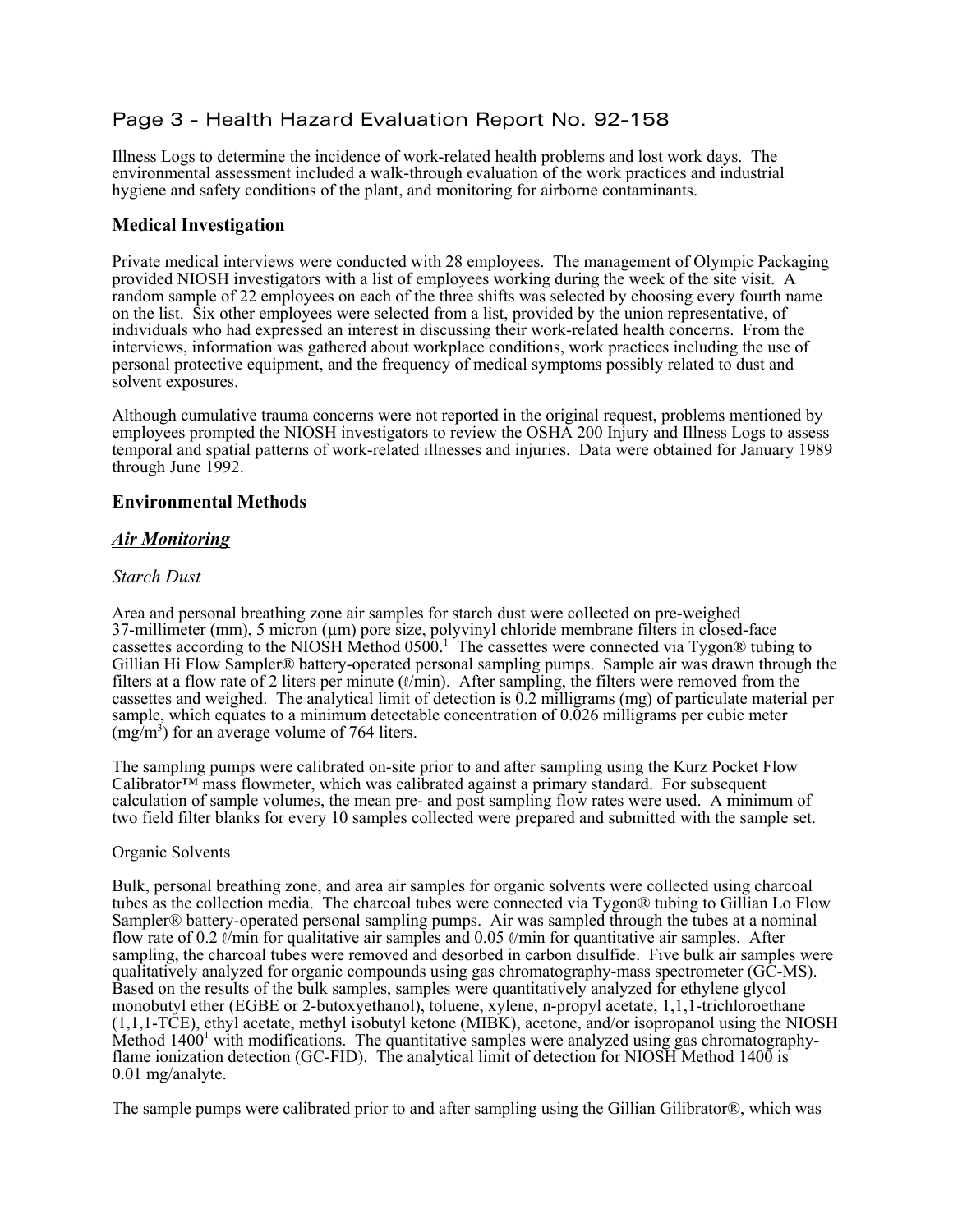# Page 4 - Health Hazard Evaluation Report No. 92-158

calibrated against a primary standard. For subsequent calculations of sample volumes, the mean pre- and post flow rates were used. A minimum of 10% of the sampled charcoal tubes were prepared and submitted as field blanks with the sample set.

#### *Bulk Samples*

Five bulk liquid solvents, which are used throughout the facility, were collected in 10 milliliter (ml) vials and submitted for qualitative analysis of volatile organic compounds. Portions of each of the bulk samples were diluted with carbon disulfide and analyzed by GC-MS. Two bulk settled dust samples were also collected in the finishing department and qualitatively analyzed for the solvents associated with the bulk liquids to determine whether the particulate matter was trapping and "off-gassing" the solvents. The dust samples were heated in the ATD 400 automatic thermal desorber to 50 degrees Celsius (the minimum operating temperature of the system) for 10 minutes and analyzed by gas chromatography-mass selective detector (GC-MSD).

#### **EVALUATION CRITERIA**

#### *General Guidelines*

As a guide to the evaluation of the hazard posed by workplace exposures, NIOSH field staff employ environmental evaluation criteria for assessment of a number of chemical and physical agents. These criteria are intended to suggest levels of exposure to which most workers may be exposed up to 10 hours per day, 40 hours per week for a working lifetime without experiencing adverse health effects. It is, however, important to note that not all workers will be protected from adverse health effects if their exposures are maintained below these levels. A small percentage may experience adverse health effects because of individual susceptibility, a pre-existing medical condition, and/or a hypersensitivity (allergy).

In addition, some hazardous substances may act in combination with other workplace exposures, the general environment, or with medications or personal habits of the worker to produce health effects even if the occupational exposures are controlled at the level set by the evaluation criterion. These combined effects are often not considered in the evaluation criteria. Also, some substances are absorbed by direct contact with the skin and mucous membranes, and thus potentially increase the overall exposure. Finally, evaluation criteria may change over the years as new information on the toxic effects of an agent becomes available.

The primary source of environmental evaluation criteria for the workplace are: 1) NIOSH Criteria Documents and Recommended Exposure Limits  $(RELS),^2$  2) the American Conference of Governmental Industrial Hygienists' (ACGIH) Threshold Limit Values (TLVs),<sup>3</sup> and 3) the U.S. Department of Labor, OSHA Permissible Exposure Limits (PELs).<sup>4</sup> The OSHA standards may be required to take into account the feasibility of controlling exposures in various industries where the agents are used; the NIOSH RELs, by contrast, are based primarily on concerns relating to the prevention of occupational disease. It should be noted that industry is legally required to meet those levels specified by an OSHA standard.

A time-weighted average (TWA) exposure refers to the average airborne concentration of a substance during a normal 8- to 10-hour workday. Some substances have recommended short-term exposure limits (STELs) or ceiling values which are intended to supplement the TWA where there are recognized toxic effects from high short-term exposures.

#### *Starch Dust*

Starch dust usually has little adverse effect on the lungs, although it may aggravate certain pre-existing lung conditions.<sup>5</sup> Under the OSHA standard regulating occupational exposure to total starch dust, the PEL is 15 mg/m<sup>3</sup> for an 8-hour (hr) TWA. The NIOSH REL and ACGIH TLV® are 10 mg/m<sup>3</sup> as an 8-hr

TWA.<sup>2-3</sup> Both the OSHA PEL and NIOSH REL have an exposure limit of 5 mg/m<sup>3</sup> as an 8-hr TWA for the respirable fraction of the starch dust.<sup>2,4</sup>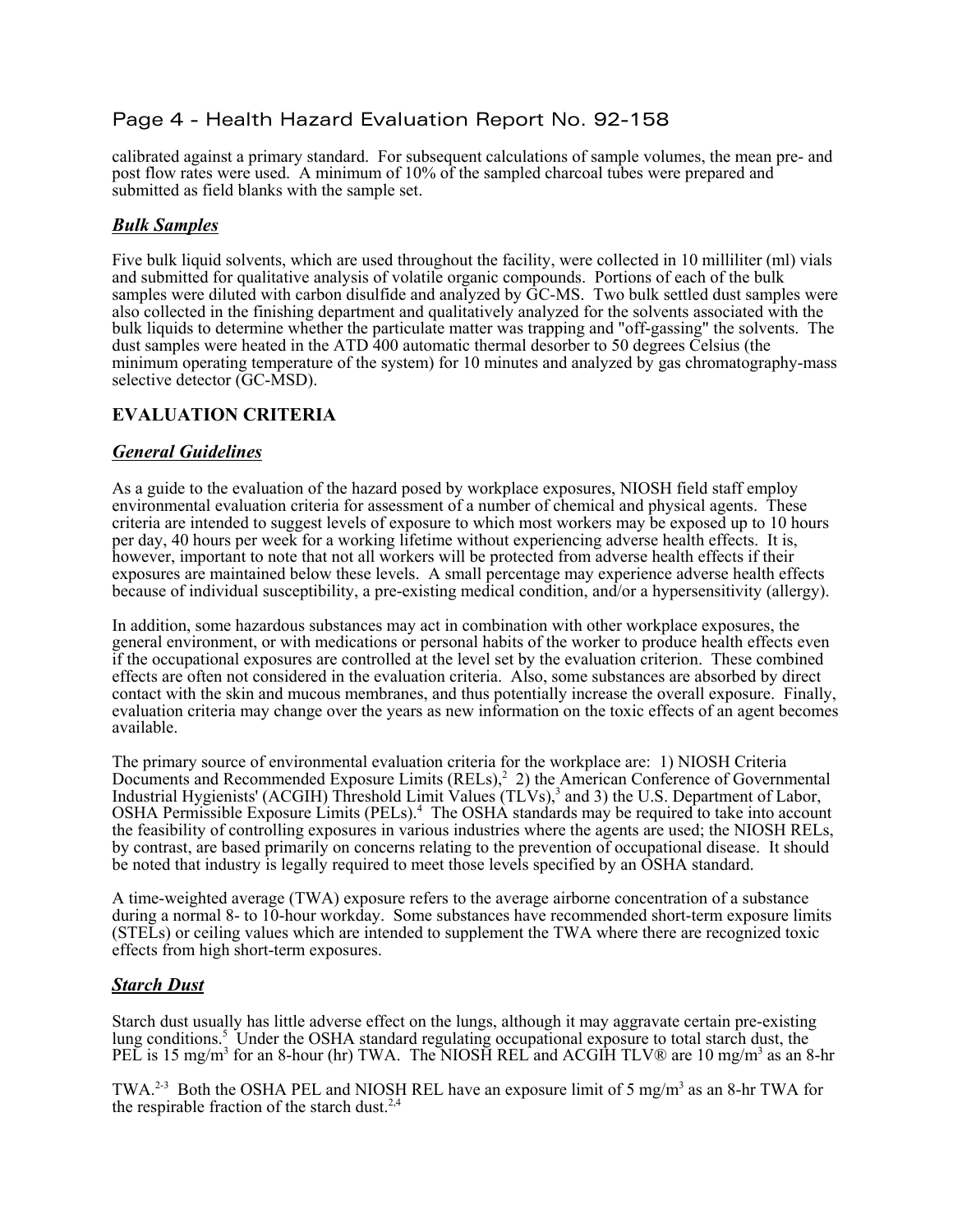# Page 5 - Health Hazard Evaluation Report No. 92-158

Starch is also considered to be a fire and explosion hazard. The National Fire Protection Association has requirements regarding structural features, ventilation, explosion protection and equipment, and many other topics for the manufacturing and handling of starch. $6$ 

#### *Organic Solvents*

#### *Toluene*

Toluene is a colorless, aromatic organic liquid. It is a solvent typically found in paints, coatings, gasoline, and other petroleum solvents, and is used as a raw material in the synthesis of organic chemicals, dyes, detergents, and pharmaceuticals.

Inhalation and skin absorption are the major routes of exposure. Toluene can cause acute irritation of the eyes, respiratory tract, and skin. Since it is a defatting solvent, repeated or prolonged skin contact will remove the natural lipids from the skin and cause drying, fissuring, and dermatitis.7

The main effects associated with exposure to toluene are central nervous system (CNS) depression and neurotoxicity. Studies have shown that subjects exposed to 100 parts per million (ppm) of toluene complained of eye and nose irritation, and in some cases, headache, dizziness, and a feeling of intoxication.8-9 No symptoms were noted below 100 ppm in these studies. However, concentrations above 200 ppm can cause dizziness, drowsiness, headache, nausea, vomiting, and unconsciousness. There are a number of reports of neurological damage due to deliberate sniffing of toluene-based glues, resulting in motor (muscle) weakness, intention tremor, ataxia (staggering), and cerebral atrophy (degeneration of the brain). Recovery is complete; however, permanent impairment may occur after prolonged glue-sniffing. Exposure to extremely high concentrations of toluene may cause mental confusion, loss of coordination, and unconsciousness.<sup>10-11</sup>

The OSHA PEL for toluene is 200 ppm, whereas the NIOSH REL is 100 ppm for an 8-hour TWA.<sup>4,12</sup> NIOSH has also set a recommended STEL of 150 ppm for a 15-minute sampling period.<sup>2</sup> More recently, ACGIH has lowered their exposure criteria to 50 ppm for an 8-hour TWA. This value was based on prevention of transient headaches, irritation, and reductions in cognitive responses reported in humans at levels greater than or equal to 40 ppm.<sup>13</sup> Also, the ACGIH TLV® carries a skin notation, indicating that cutaneous exposure contributes to the overall absorbed inhalation dose and thus, to potential systemic effects.<sup>3</sup>

#### *Acetates*

Occupational exposures to ethyl, isopropyl, and n-propyl acetates may cause eye and upper respiratory irritation. At high concentrations, all produce narcosis in animals and are suspected to cause similar effects in humans. In rare cases, exposure to ethyl acetate may cause sensitization, resulting in inflammation of the mucous membranes and in eczematous skin eruptions (red, blistery, scaly rash).<sup>7</sup>

The NIOSH REL, OSHA PEL, and ACGIH TLV® for ethyl acetate are 400 ppm for an 8-hr TWA exposure.<sup>2-4</sup> The OSHA and ACGIH exposure criteria for isopropyl acetate are 250 ppm for an 8-hr TWA.<sup>3,4</sup> However, NIOSH did not adopt these exposure levels as its REL. After a limited review of the toxicity of isopropyl acetate, NIOSH concluded that adverse health effects could occur at the proposed OSHA PEL, so therefore, a lower PEL for this chemical would be more appropriate to protect workers.14 The NIOSH REL, OSHA PEL, and ACGIH TLV for n-propyl acetate are 200 ppm for an 8-hr TWA.<sup>2-4</sup> NIOSH and ACGIH have set a 15-minute STEL at 250 ppm.<sup>2</sup>

#### *Other Organic Solvents*

Acetone, EGBE, isopropanol, MIBK, 1,1,1-TCE, and xylene are organic solvents which are irritants to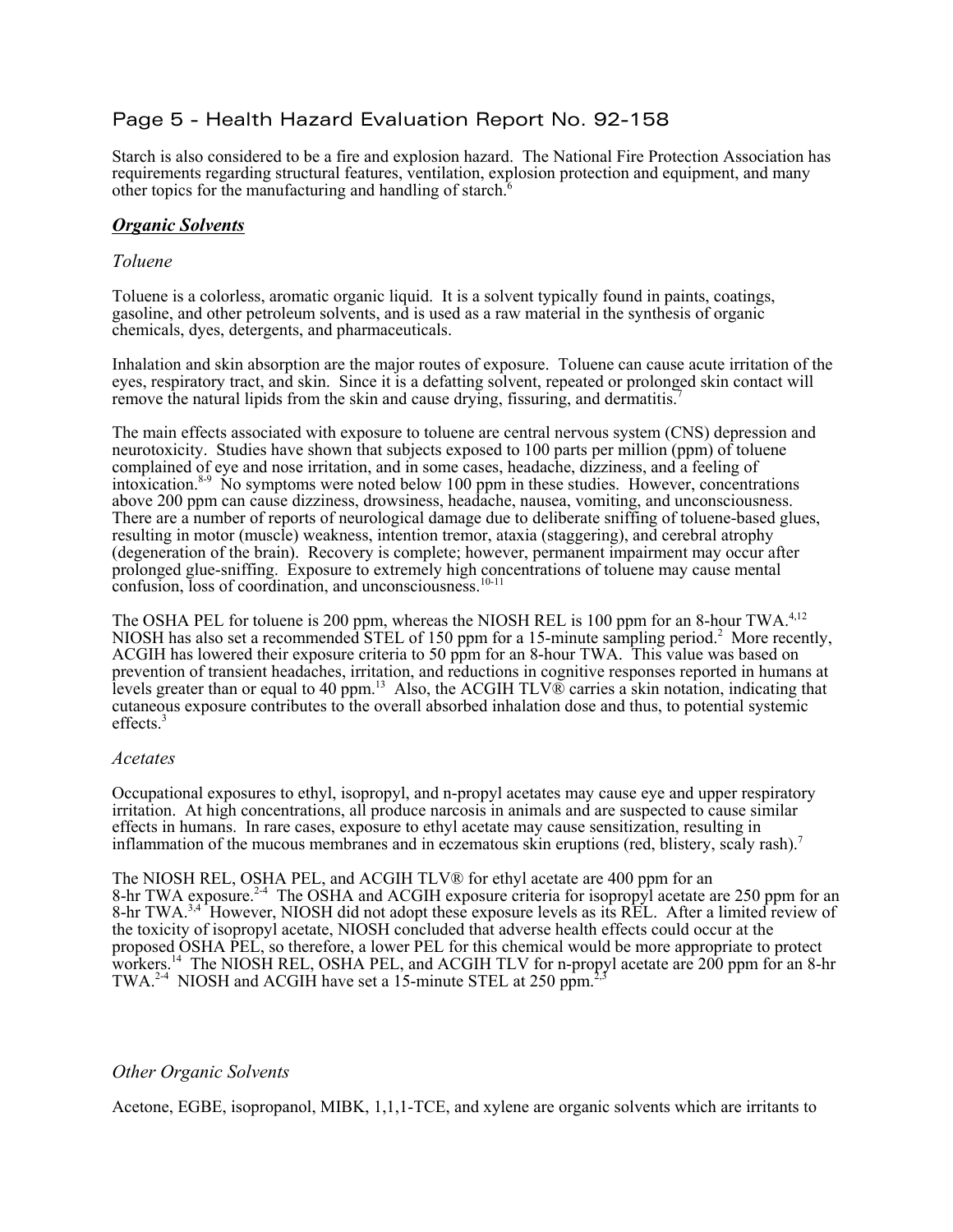# Page 6 - Health Hazard Evaluation Report No. 92-158

the eyes, mucous membranes, and upper respiratory tract. In addition, organic solvents can cause acute and chronic neurotoxic effects. Acute neurotoxic effects include headaches, dizziness, weakness, poor concentration, impaired balance, confusion, loss of consciousness, and respiratory depression. Other observed effects from excessive exposure include peripheral neuropathies and CNS disorders.7

| <b>EVALUATION CRITERIA</b> |              |             |             |              |             |  |  |  |
|----------------------------|--------------|-------------|-------------|--------------|-------------|--|--|--|
|                            | <b>NIOSH</b> |             | <b>OSHA</b> | <b>ACGIH</b> |             |  |  |  |
|                            | REL          | <b>STEL</b> | <b>PEL</b>  | <b>TLV</b>   | <b>STEL</b> |  |  |  |
| Acetone                    | 250          |             | 1000        | 750          | 1000        |  |  |  |
| <b>EGBE</b>                | 5*           |             | 50          | $25*$        |             |  |  |  |
| Isopropanol                | 400          | 500         | 400         | 400          | 500         |  |  |  |
| <b>MIBK</b>                | 50           | 75          | 100         | 50           | 75          |  |  |  |
| 1, 1, 1, TCE               | $350^\circ$  |             | 350         | 350          | 450         |  |  |  |
| Xylene                     | 100          | 150         | 100         | 100          | 150         |  |  |  |

The relevant evaluation criteria for the solvents are listed in the table in ppm.

No established exposure limit

Skin notation, indicating that the cutaneous route contributes to the overall exposure

Ceiling limit, not to be exceeded at any time.

*Equivalent exposure criterion*

#### *for mixtures*

Concurrent exposure to two or more hazardous substances which act upon the same target organ system should be considered as additive exposures. In the absence of contrary information, the combined effect, rather than that of individual effects, should be given primary consideration when evaluating worker exposure to substances with similar physiologic effects.

To evaluate the additive effect, the exposure level of each substance is computed as a fraction of the evaluation criterion for that substance. If the sum of the fractions exceeds unity (1), the worker is considered to be overexposed to that mixture of substances.<sup>3,4</sup>

When evaluating exposure to chemical mixtures, it is important to note that synergistic action or potentiation may occur with some combinations of atmospheric contaminants. Synergism is a phenomenon in which the combined effect of two or more chemicals is much greater than the simple sum of the effects from each exposure. Potentiation is the case where a chemical agent does not, by itself, have a toxic effect on an organ system, but when present with exposure to another chemical agent makes that agent much more toxic.<sup>15</sup> Applying the equivalent exposure evaluation criterion for synergistic or potentiating cases may underestimate the health effect resulting from exposure to chemical mixtures.

For purpose of evaluating exposures, the effects of toluene, xylene, acetone, EGBE, ethyl acetate, isopropyl acetate, isopropanol, n-propyl acetate, MIBK, and 1,1,1-TCE were considered additive. Since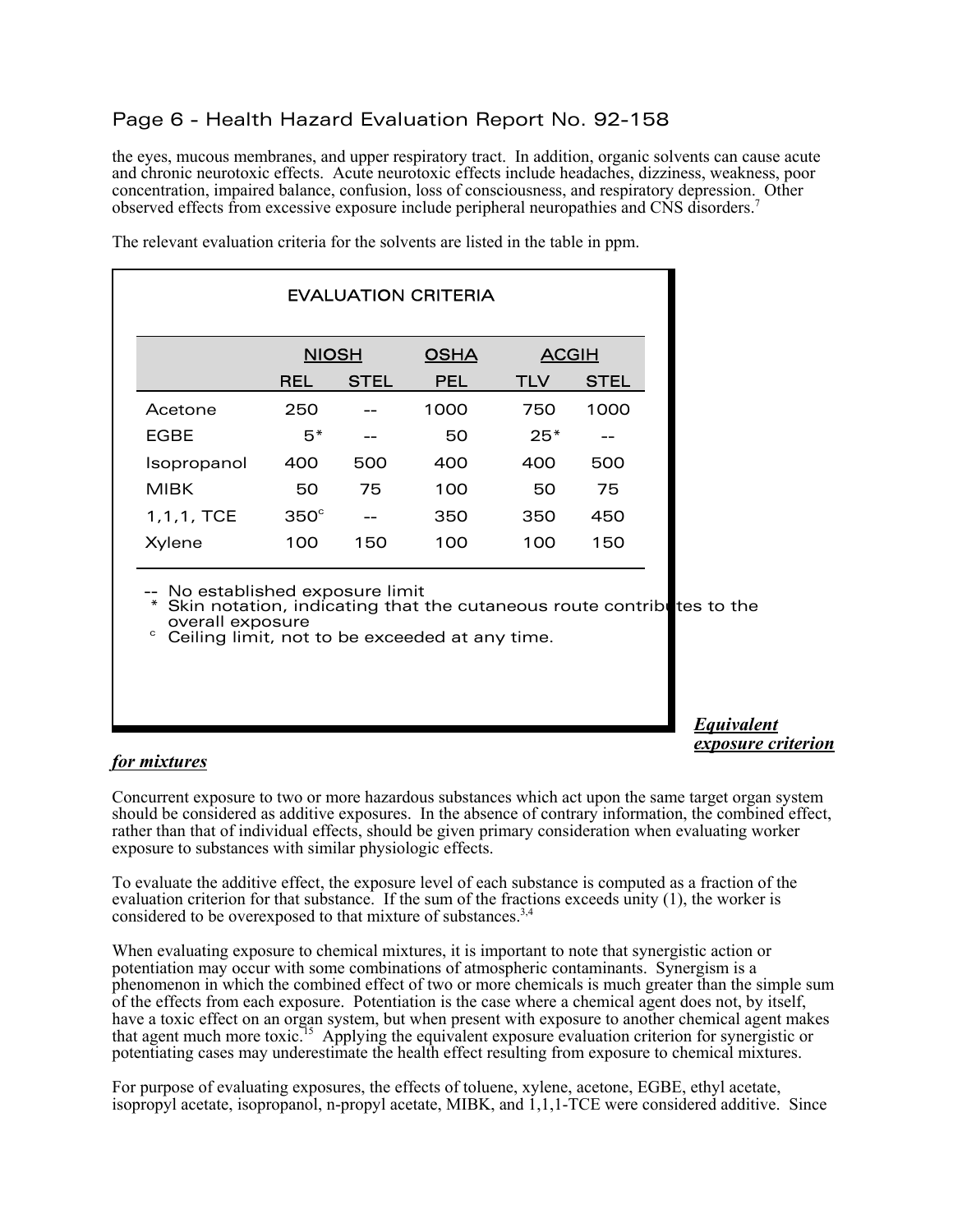# Page 7 - Health Hazard Evaluation Report No. 92-158

these substances all have the ability to produce symptoms related to CNS depression, the equivalent exposure criterion for additive effects of multiple chemicals was used.

### **RESULTS AND DISCUSSION**

#### *Medical Evaluation*

The interviewed employees ranged in age from 26 to 54 years (mean=39 years) and in seniority from two months to 33 years (mean=13 years). Twenty (71%) were male and eight (29%) were female. Symptoms indicative of mucous membrane irritation were frequently reported by these employees (refer to Table 1). The most common symptoms were dry or irritated eyes (68%), stuffy nose or sinus congestion (61%), dry or irritated throat  $(54\%)$ , cough  $(36\%)$ , and dry skin  $(36\%)$ . Most employees reported that these symptoms improved when they left work. Many reported that the symptoms were worse in the winter.

Some common concerns about the work environment were raised by the interviewed employees, and specific problem areas in the plant were identified. Nearly all employees believed that the plant was dusty as a result of paper dust and the use of starch powder on the offset presses. Specific dust-generating processes mentioned were the aerator and the use of emery on the folding glue machines. Other problems mentioned in the interviews were chemical odors in the rotogravure department and extreme cold in the baler area during the winter.

Review of the OSHA 200 Logs revealed that cumulative trauma disorders accounted for 63 (61%) of 104 entries. Among all cumulative trauma disorders, incidents involving the back (28) and hand/wrist (18) were most frequent. Analysis of temporal trends showed that although the number of hand/wrist injuries declined between 1989 and 1992, the number of back injuries remained fairly constant. Of the 28 back injuries, eight occurred while employees were working on the pneumatic jack hammer.

#### *Environmental Evaluation*

#### *Starch Dust*

The area and personal air sampling results for starch dust are presented in Tables 2, 3, and 4. Eight area samples were collected, and airborne concentrations for starch dust ranged from 0.16 to 3.03 mg/m<sup>3</sup>. The area samples were located in close proximity to the points where the highest concentration of dust were emitted and where workers were present a substantial amount of time. However, these samples may overestimate the workers' true exposure since workers spent time in lower exposure areas.

Twenty-five personal breathing zone samples, collected for total starch dust, were analyzed gravimetrically. Eight-hr TWAs ranged from 0.08 to 3.47 mg/m<sup>3</sup>. With the exception of the aerator operator, all workers performed continuous job tasks and therefore, similar exposures to those measured during the sampling period were assumed for the time period not sampled. Typically, this is a "conservative" approach, erring on the side of health and safety. The full-shift TWA for the aerator operator was calculated assuming a zero exposure during non-sampled periods since this employee performs a number of different job tasks throughout the day. All concentrations measured were well below the NIOSH REL, ACGIH TLV<sup>®</sup>, or OSHA PEL for starch dust.

#### *Volatile Organic Compounds*

Five qualitative air samples were collected in the offset press, rotogravure, die cutting, and finishing areas. The major components identified by the GC-MS were toluene, xylene, acetone, EGBE, ethyl acetate, isopropyl acetate, isopropanol, n-propyl acetate, MIBK, and 1,1,1-trichloroethane. Area and personal samples were submitted for quantitative analysis using GC-FID and the results are presented in Table 5 and  $\hat{6}$ .

Eleven air samples were collected to assess workers' exposures to toluene, xylene, acetone, EGME, ethyl acetate, isopropyl acetate, isopropanol, n-propyl acetate, MIBK, and/or 1,1,1-TCE, and the 8-hour TWA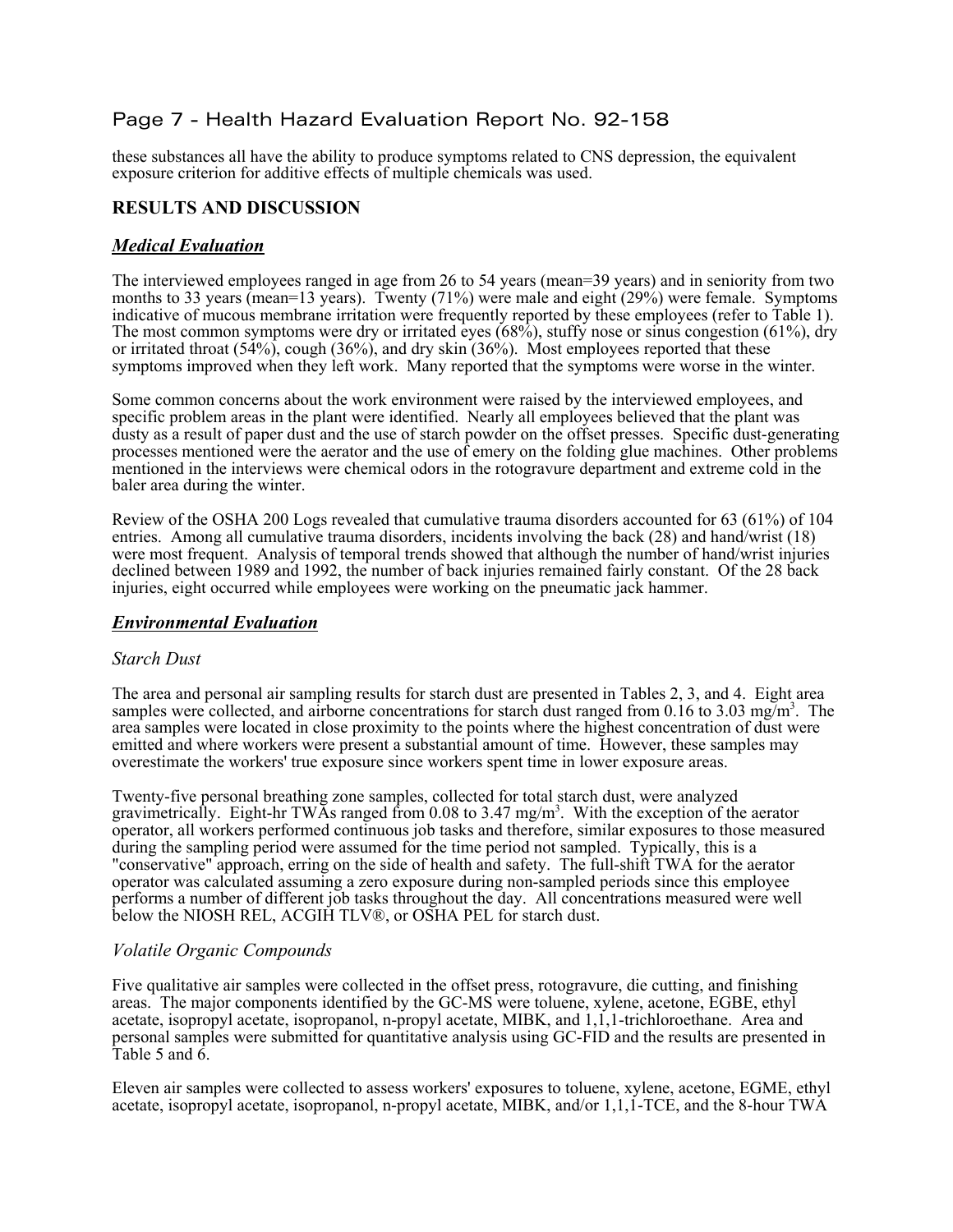# Page 8 - Health Hazard Evaluation Report No. 92-158

exposures were calculated assuming a continuous exposure during the period of time which was not sampled. The most noteworthy results were for toluene and acetates. Toluene levels ranged from 0.46 to 33.8 ppm. The highest concentrations of ethyl acetate, isopropyl acetate, and n-propyl acetate were 39.6 ppm, 22.1 ppm, and 33.8 ppm, respectively. The highest concentrations were measured in the personal breathing zone of the rotogravure assistant pressperson or in the area sample collected in the mix room in the rotogravure department, where the majority of solvents are used. Individually, none of the samples was in excess of the OSHA PEL, NIOSH REL, and ACGIH TLV. However, since all of these solvents are volatile organic compounds and affect the central nervous system in a similar manner, a equivalent exposure to the solvent mixture was calculated.

The area and personal equivalent exposures are also shown in Tables 5 and 6. The equivalent exposures for area samples collected in the mix room were 1.0 and 0.3. If the equivalent exposure value exceeds 1.0 (unity), the solvent mixture exposure is considered to exceed the recommended limit. Workers' exposures vary and are contingent on the job tasks performed. The amount of time that the workers are in this poorly ventilated room contributes substantially to their exposures. The workers' equivalent exposures ranged from 0.1 to 0.9. The highest equivalent exposure to the solvent mixture was collected on the rotogravure assistant pressperson, who spends a majority of the workday in the mix room. On the followup survey (Table 6), the equivalent exposure of the rotogravure assistant pressperson and mix room decreased. It is believed that the reason for this reduction in exposure was due to the fact that the worker spent less than half the amount of time in the mix room than on a typical workday. This variation of exposures indicates that there is a potential for the equivalent exposure criteria to be exceeded on days when the pressperson spends a major portion of the workshift in the mix room.

#### *Bulk Samples*

Five bulk liquid samples of chemicals used throughout the facility were analyzed and found to contain solvents similar to those detected in the qualitative air samples, in varying amounts. Two bulk dust samples from the finishing department were also analyzed and the major compounds detected in these bulk dust samples were n-paraffins and other aliphatic hydrocarbons, probably components of the cardboard cartons. There was no indication of any solvents present in the dust.

#### **CONCLUSIONS AND RECOMMENDATIONS**

The health hazard evaluation was initiated as a result of concerns regarding exposures to dust and chemicals used in connection with the printing processes. The major concerns were eye and respiratory irritation. The environmental evaluation revealed a potential for over-exposure from organic solvent mixtures in the rotogravure department and identified a number of health and safety problems throughout the facility. The employee exposures should be reduced by improved industrial hygiene. In particular, exposures can be reduced by installing engineering controls, improving worker training, and providing and enforcing the use of appropriate protective clothing. Specific recommendations regarding general safety and chemical exposures are presented below.

1. Currently, Olympic Packaging Inc. has an exhaust system located at floor level to remove airborne contaminants which are heavier than air. Unfortunately, this design is ineffective in the removal of airborne contaminants since contaminants are evenly mixed within air.16 Therefore, a local exhaust ventilation system should be installed to reduce the solvent exposures in the mix room. A firm specializing in engineering controls should be consulted to design and install the ventilation system. The installation of this system should use standardized design practices such as those provided in the ACGIH's, *Industrial Ventilation, 20th Edition, A Manual of Recommended Practice.* In the interim, respiratory protection (half-mask respirator with organic vapor cartridges) should be provided to the rotogravure assistant pressperson. Olympic Packaging Inc. must meet the minimum requirements set forth by the U.S. Department of Labor, OSHA in the respiratory protection standard (29 CFR 1910.134), which includes written standard operating procedures, medical surveillance, fit-testing, worker training, and all other aspects of the program.4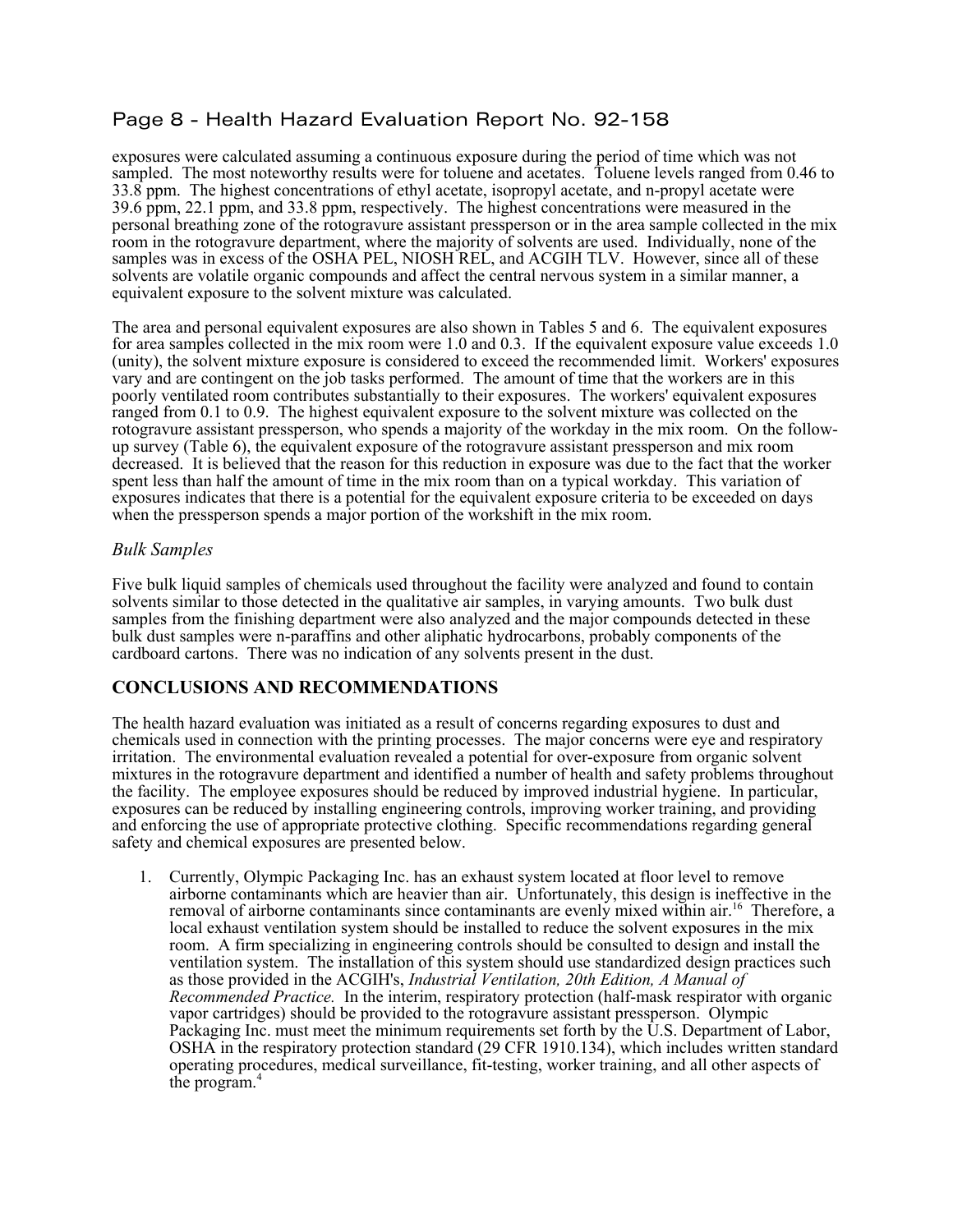# Page 9 - Health Hazard Evaluation Report No. 92-158

- 2. The efficacy of engineering controls should be tested by conducting industrial hygiene monitoring in the mix room and on the assistant pressperson. This monitoring should document a reduction of the chemical exposures within acceptable criteria.
- 3. Eye trauma from foreign bodies and splashes are preventable. Olympic Packaging Inc. should institute and enforce a program requiring the use of eye protection. Safety glasses should be required in all production areas and chemical splash goggles should be required in the mix room and whenever chemicals are being transferred from one container to another.
- 4. Appropriate personal protective clothing should be used in the rotogravure mix room. According to Forsberg and Mansdorf's *Quick Selection Guide to Chemical Protective Clothing*, natural rubber gloves should not be used for toluene, xylene, MEK, or 2-butoxyethanol. Polyvinyl chloride (PVC), Teflon™, or Viton™ gloves are recommended when handling toluene, and xylene. For MEK, butyl rubber or Viton™ gloves are recommended. Butyl rubber or Viton™ gloves should be used when handling 2-butoxyethanol and ethyl acetate.<sup>17</sup> Aprons and gloves should be worn whenever mixing and/or pouring chemicals, and should be replaced frequently. As part of the hazard communication program, the employees should be trained on the specific type of glove and apron which should be worn for specific chemical hazards.
- 5. Labeling of chemicals, worker training, and other aspects of the hazard communication should be improved. Olympic Packaging Inc. is required to meet all provisions of the hazard communication standard (29 CFR 1910.1200) as set forth by OSHA. Chemical containers should be labeled. The labels should identify the contents and any known hazards that are associated with that material. The material safety data sheet (MSDS) file is another aspect of OSHA's hazard communication standard. The MSDS file appeared to contain all of the chemicals in use throughout the facility. However, the current method of arranging the MSDSs by the chemical company name is confusing. The filing system should be re-organized in a manner which will allow the workers to locate any MSDS easily.
- 6. Open buckets should not be used as chemical containers. Olympic Packaging Inc. is required to use containers of the appropriate design, construction, and capacity as set forth by the OSHA standard 1910.106 for flammable and combustible liquids.
- 7. The use of compressed air to blow dust off the equipment and dry sweeping should be discontinued since these practices may produce inhalation and eye injury hazards. A vacuum system, preferably with a high-efficiency particulate air (HEPA) filter, should be used.
- 8. Although a noise survey was not conducted as part of this survey, there were a number of deficiencies noted regarding the requirements in the OSHA noise standard (29 CFR 1910.95). Periodic noise surveys, which include both sound level measurements and dosimetry, should be performed to determine the noise levels. Signs must be posted to distinguish the areas where hearing protection is required. Olympic Packaging Inc. should require the use of hearing protection devices in areas which exceed a noise level of 85 decibels on an A-weighted scale. Workers should be trained on the effects of noise exposure and hearing loss, and encouraged to reduce both occupational and recreational noise to prevent noise-induced hearing loss. The noise standard requires employee notification of both the sampling and audiometric results.
- 9. An ergonomic evaluation of the pneumatic jack hammer operation should be conducted.
- 10. In order to address general health and safety issues, a safety committee which includes both employer and employee representatives should be established.

# **AUTHORSHIP AND ACKNOWLEDGEMENTS**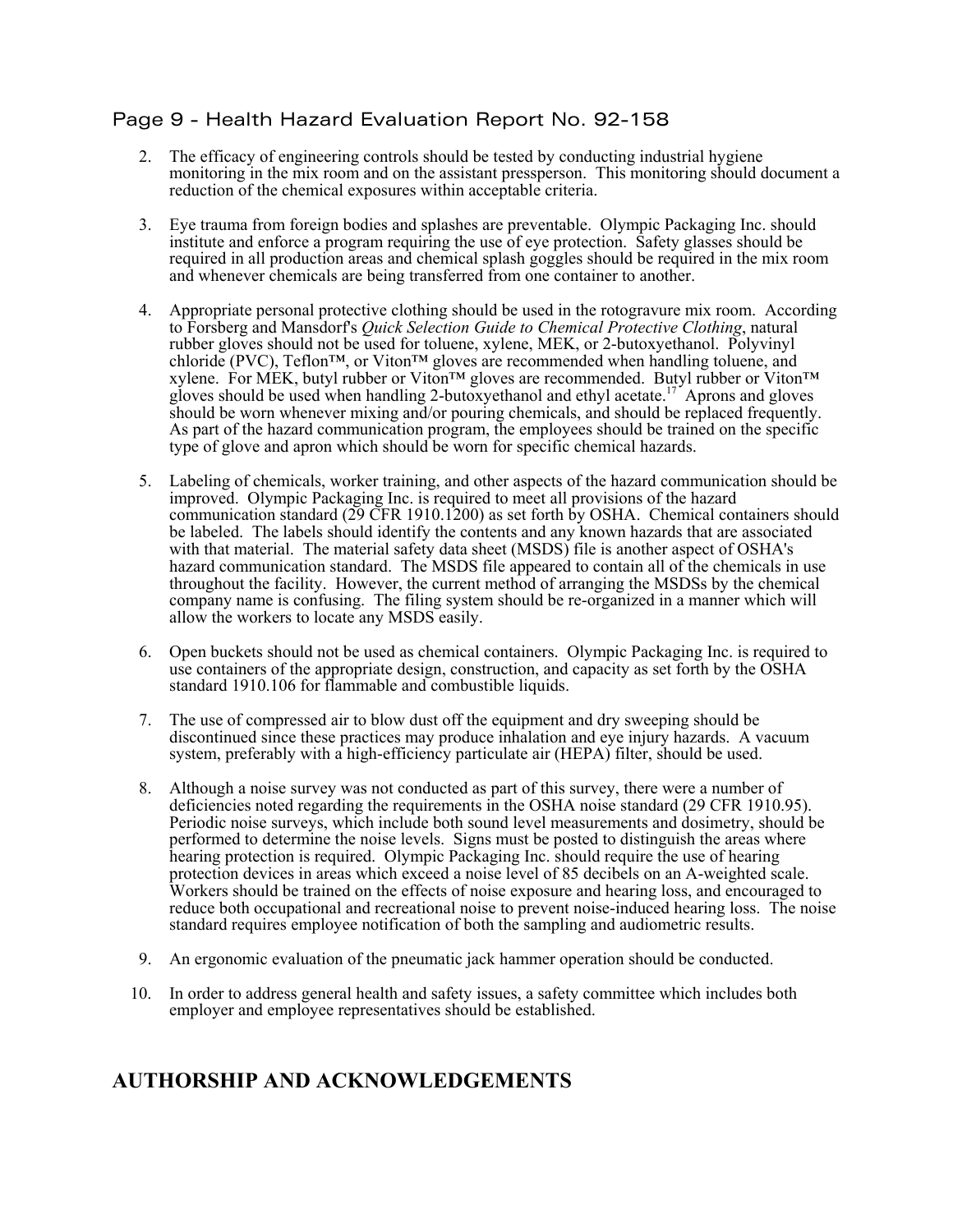# Page 10 - Health Hazard Evaluation Report No. 92-158

| <b>Report Prepared By:</b> | Teresa M. Buchta, M.S.<br>Industrial Hygienist<br>Industrial Hygiene Section                                                      |
|----------------------------|-----------------------------------------------------------------------------------------------------------------------------------|
|                            | Allison Tepper, Ph.D.<br>Supervisory Epidemiologist<br><b>Medical Section</b>                                                     |
| Field Assistance By:       | Anthony T. Zimmer, CIH<br><b>Industrial Hygienist</b>                                                                             |
| Originating Office:        | Hazard Evaluations and Technical<br>Assistance Branch<br>Division of Surveillance, Hazard<br><b>Evaluations and Field Studies</b> |

#### **DISTRIBUTION AND AVAILABILITY OF REPORT**

Copies of this report may be freely reproduced and are not copyrighted. Single copies of this report will be available for a period of 90 days from the date of this report from the NIOSH Publications Office, 4676 Columbia Parkway, Cincinnati, Ohio 45226. To expedite your request, include a self-addressed mailing label along with a written request. After this time, copies may be purchased from the National Technical Information Service (NTIS), 5285 Port Royal Road, Springfield, Virginia 22161. Information regarding NTIS stock number may be obtained from the NIOSH Publications Office at the Cincinnati address.

Copies of this report have been sent to:

- 1. United Paperworkers International Union, Local 1202
- 2. Olympic Packaging Incorporated
- 3. OSHA Region V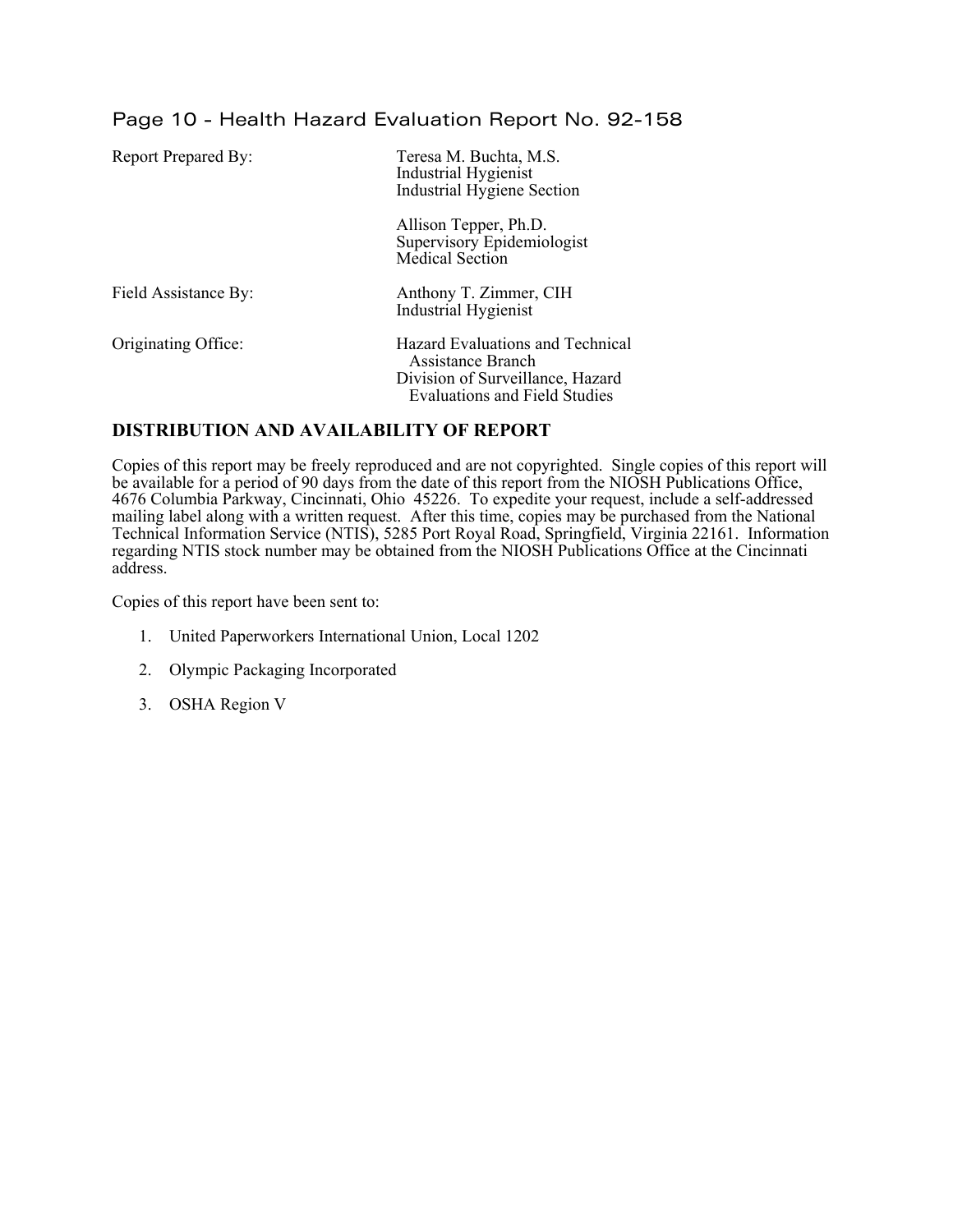#### **REFERENCES**

- 1. NIOSH [1984]. NIOSH manual of analytical methods, 3rd edition, vol. 1 and 2, with 1985, 1987 and 1989 supplements. Eller P, Editor. Cincinnati, OH: U.S. Department of Health and Human Services, Public Health Service, Centers for Disease Control and Prevention, National Institute for Occupational Safety and Health, DHHS (NIOSH) Publication No. 84-100.
- 2. NIOSH [1992]. NIOSH recommendations for occupational safety and health, compendium of policy documents and statements. Cincinnati, Oh: U.S. Department of Health and Human Services, National Institute for Occupational Safety and Health, DHHS (NIOSH) Publication No. 92-100.
- 3. ACGIH [1991]. Threshold limit values for chemical substances and physical agents and biological exposure indices for 1991-1992. Cincinnati, OH: American Conference of Governmental Industrial Hygienists.
- 4. Code of Federal Regulations [1991]. OSHA safety and health standards. 29 CFR 1910. Washington, D.C.: U.S. Governmental Printing Office, Federal Register.
- 5. Parmeggiani L [1983]. Encyclopedia of occupational health and safety, Volume 2. Geneva: International Labor Organization.
- 6. NFPA [1981]. Standard for manufacturing and handling starch. In: National fire codes, a compilation of NFPA codes, standards, recommendations and practices manual. Volume 5. Boston, MA: National Fire Protection Association.
- 7. Hathaway GJ, Proctor NH, Hughes JP, Fischman ML [1991]. Chemical hazards of the workplace. 3rd ed. New York, NY: Van Nostrand Reinhold, New York.
- 8. WHO [1981]. Recommended health-based limits in occupational exposure to select organic solvents. Geneva: World Health Organization, Technical Report Series No. 664.
- 9. Benignus VA [1981]. Health effects of toluene: a review. Neurotoxicology 2:567-568.
- 10. Bruckner JV, Peterson RG [1981]. Evaluation of toluene and acetone inhalant abuse I. Pharmacology and pharmacodynamics. Toxicol Appl Pharmacol 61:27-38.
- 11. Bruckner JV, Peterson RG [1981]. Evaluation of toluene and acetone inhalant abuse II. Model development and toxicology. Toxicol Appl Pharmacol 61:302-312.
- 12. NIOSH [1973]. Criteria for a recommended standard... occupational exposure to toluene. Cincinnati, Ohio: U.S. Department of Health, Education, and Welfare, National Institute for Occupational Safety and Health.
- 13. ACGIH [1991]. Notice of intended changes-toluene, trimethylamine, and vinyl acetate. Appl Occup Environ Hyg *6*(11):966-977.
- 14. NIOSH [1988]. NIOSH testimony to the U.S. Department of Labor: testimony of the National Institute for Occupational Safety and Health on the Occupational Safety and Health Administration's proposed rule on air contaminants, August 1 1988, OSHA Docket No. H-020. Cincinnati, OH: U.S. Department of Health and Human Services, Public Health Service, Centers for Disease Control and Prevention, National Institute for Occupational Safety and Health.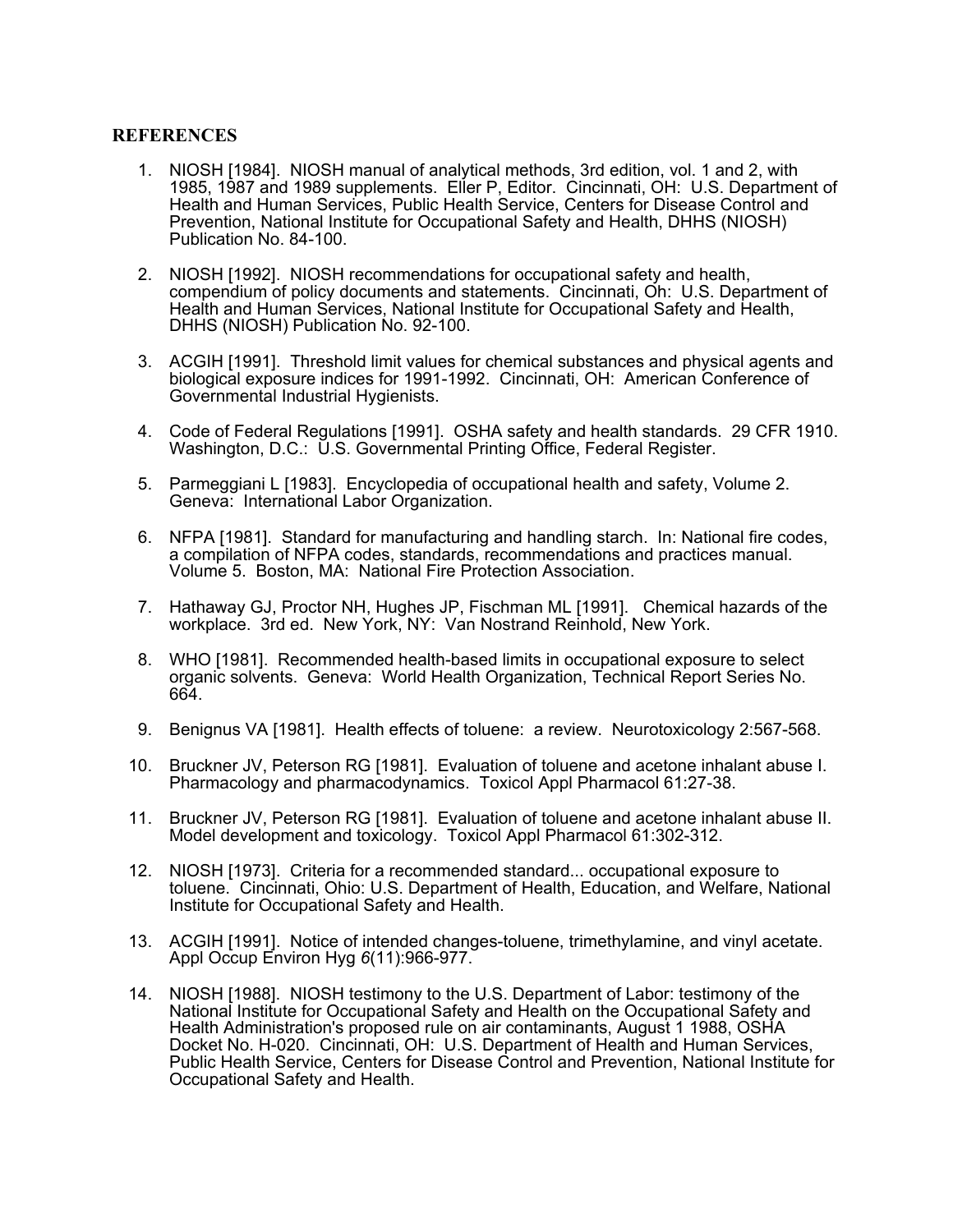- 15. Doull J, Klaassen CD, Amdur MO, editors [1991]. Casarett and Doull's Toxicology the basic science of poisons, 4th edition. New York: Macmillian Publishing Co.
- 16. ACGIH [1990]. Industrial ventilation, a manual of recommended practice, 20th edition. Cincinnati, OH: American Conference of Governmental Industrial Hygienists.
- 17. Forsberg K, Mansdorf SZ [1989]. Quick selection guide to chemical protective clothing. New York, NY: Van Nostrand Reinhold, New York.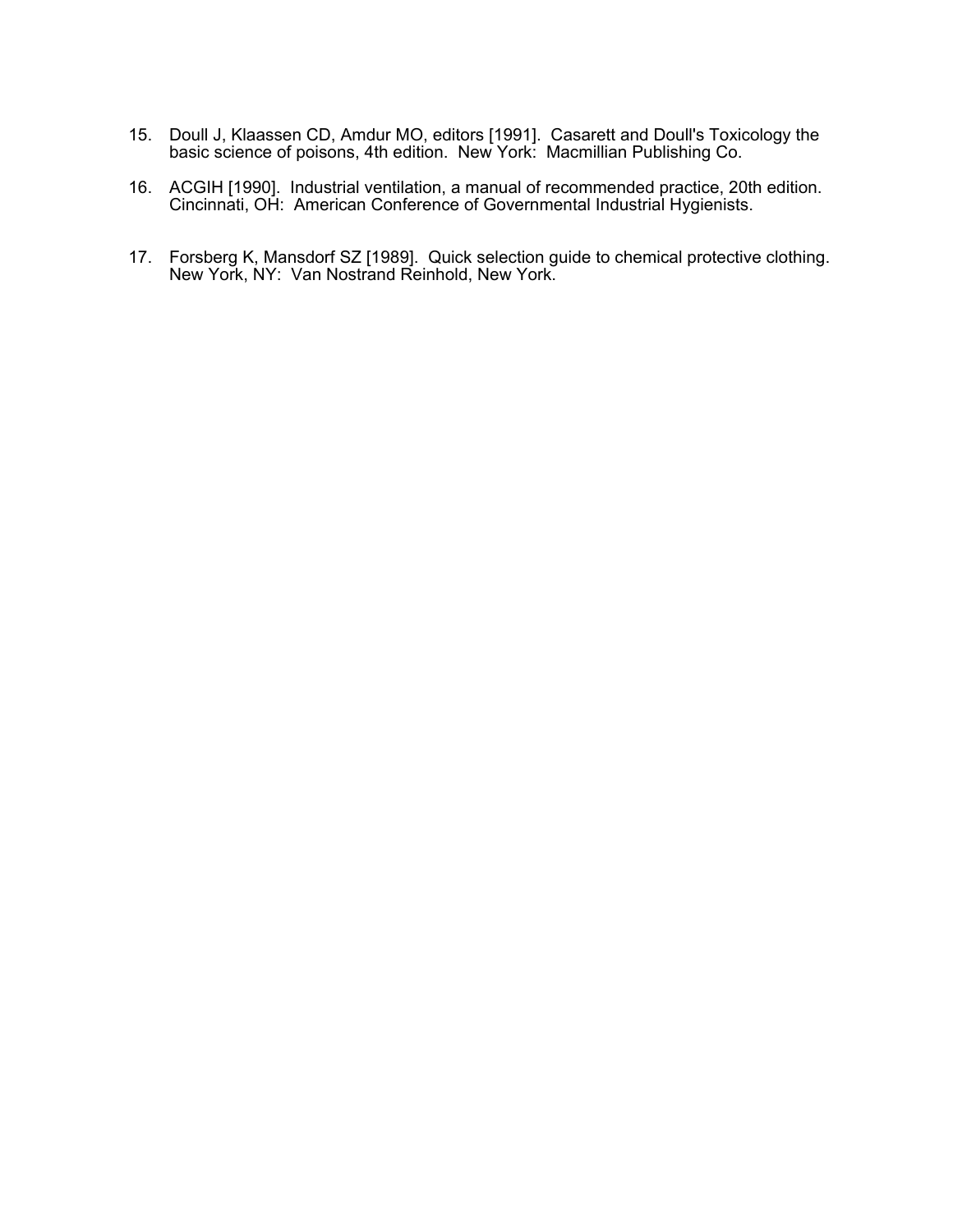| Table 1<br>Frequency of Reported Symptoms Among 28 Employees*<br>Olympic Packaging, Inc.<br>Madison, Wisconsin<br>July 21-22, 1992 |                 |    |  |  |  |  |
|------------------------------------------------------------------------------------------------------------------------------------|-----------------|----|--|--|--|--|
| Symptom                                                                                                                            | No.             | ዱ  |  |  |  |  |
| Eye Irritation                                                                                                                     | 19              | 68 |  |  |  |  |
| Stuffy Nose/Sinus Irritation                                                                                                       | 17              | 61 |  |  |  |  |
| Throat Irritation                                                                                                                  | 15 <sub>1</sub> | 54 |  |  |  |  |
| Dry Skin                                                                                                                           | 10              | 36 |  |  |  |  |
| Cough                                                                                                                              | 10              | 36 |  |  |  |  |
| Sneezing                                                                                                                           | 9               | 32 |  |  |  |  |
| Shortness of Breath                                                                                                                | 8               | 29 |  |  |  |  |
| Dizziness                                                                                                                          | 7               | 25 |  |  |  |  |
| Chest Tightness                                                                                                                    | 5               | 18 |  |  |  |  |
| Wheezing                                                                                                                           | 5               | 18 |  |  |  |  |
| Headache                                                                                                                           | 5               | 18 |  |  |  |  |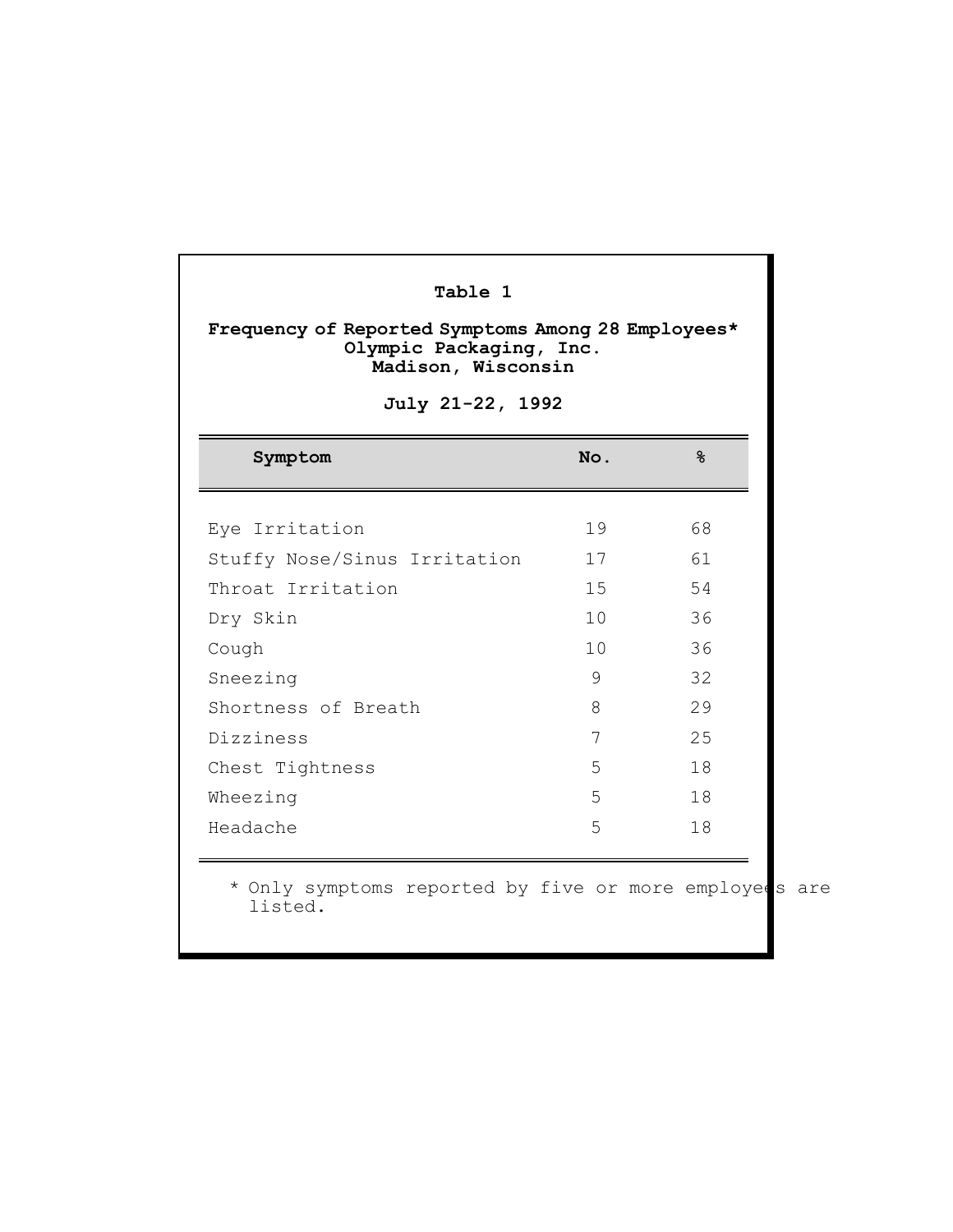# **Table 2**

#### **Air Sampling for Starch Dust Olympic Packaging Inc. Madison, Wisconsin**

# **July 21, 1992**

| Location/Job Category                               | (minutes) | Sample Time Concentratio<br>n<br>$(mg/m^3)$ |
|-----------------------------------------------------|-----------|---------------------------------------------|
| Area: 2-Color Offset Press:<br>Delivery End         | 350       | 0.38                                        |
| Area: Aerator                                       | 345       | 0.23                                        |
| Area: Folding Gluer Machine #2                      | 350       | 0.38                                        |
| Area: Baler                                         | 335       | 0.16                                        |
| Area: Die Cutting; Bobst #65                        | 335       | 0.16                                        |
| Aerator Operator                                    | 150       | 0.39                                        |
| Area: 7-Color Offset Press;<br>Delivery End         | 330       | 3.03                                        |
| Area: Sheeter                                       | 305       | 0.44                                        |
| Minimum Detectable Concentration (MDC)              |           | 0.07                                        |
| <b>EVALUATION CRITERIA</b><br>OSHA PEL<br>NIOSH REL |           | 15<br>10                                    |
|                                                     |           |                                             |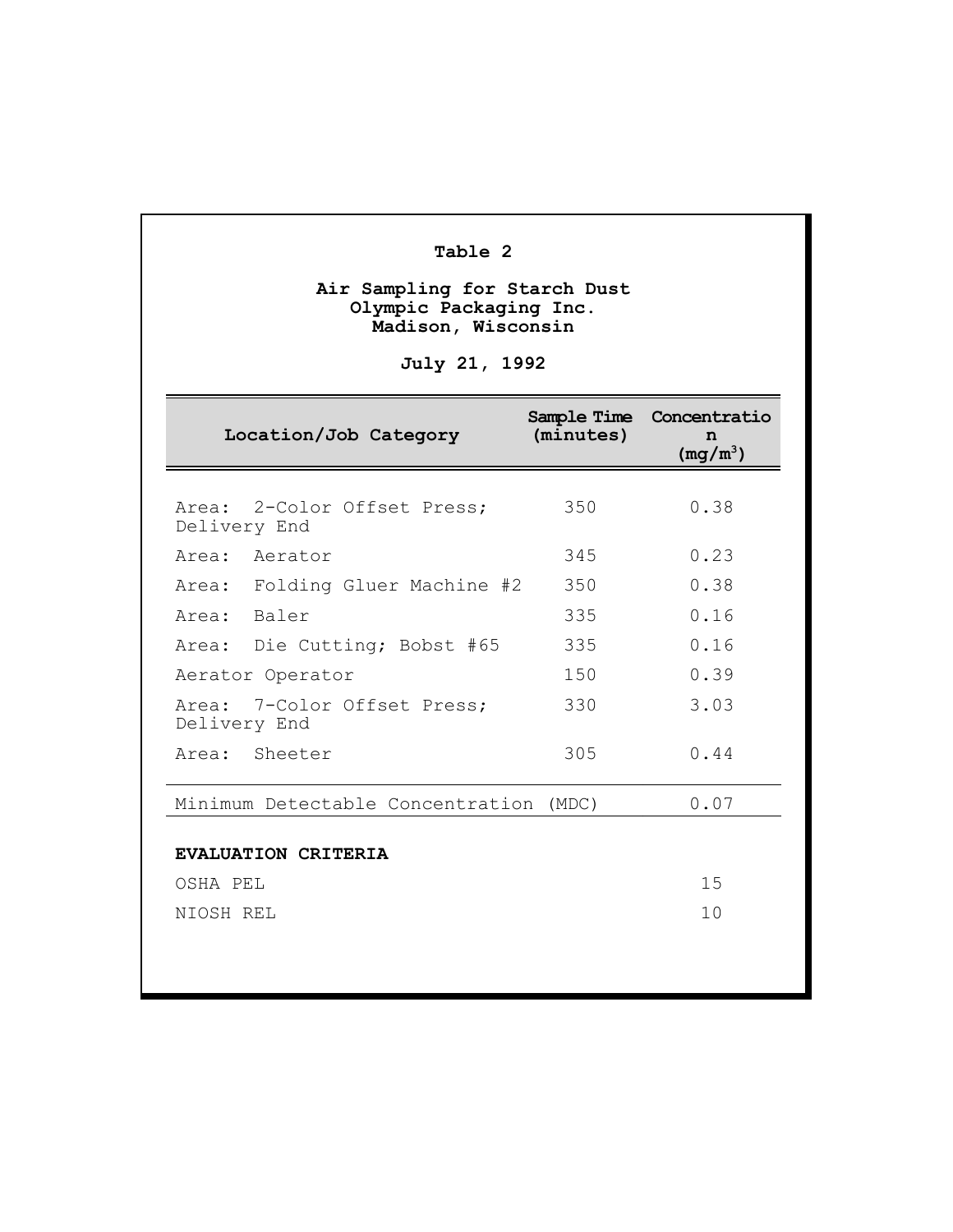# **Table 3**

#### **Air Sampling for Starch Dust Olympic Packaging, Inc. Madison, Wisconsin**

**July 22, 1992**

| Job Title/Location                         | (minutes) | Sample Time Concentratio<br>n<br>$(mq/m^3)$ |
|--------------------------------------------|-----------|---------------------------------------------|
|                                            |           |                                             |
| Operator; Baler                            | 345       | 0.43                                        |
| Packer; Folding Gluer Machine #3           | 455       | 0.93                                        |
| Operator; Folding Gluer Machine #3 455     |           | 0.70                                        |
| Swifty Feeder; Folding Gluer<br>Machine #4 | 455       | 0.30                                        |
| Area: Finishing Department                 | 455       | 0.55                                        |
| Assistant Die Cutter: Bobst #56            | 425       | 0.20                                        |
| Assistant Die Cutter: Bobst #49            | 435       | 0.23                                        |
| Operator; 7-Color Offset                   | 415       | 0.23                                        |
| Operator; 2-Color Offset Press             | 405       | 0.49                                        |
| Operator; Sheeter                          | 485       | 0.08                                        |
| Minimum Detectable Concentration           | (MDC)     | 0.07                                        |
| <b>EVALUATION CRITERIA</b>                 |           |                                             |
| OSHA PEL                                   |           | 15                                          |
| NIOSH REL                                  |           | 10                                          |
| <b>ACGIH TLV®</b>                          |           | 10                                          |
|                                            |           |                                             |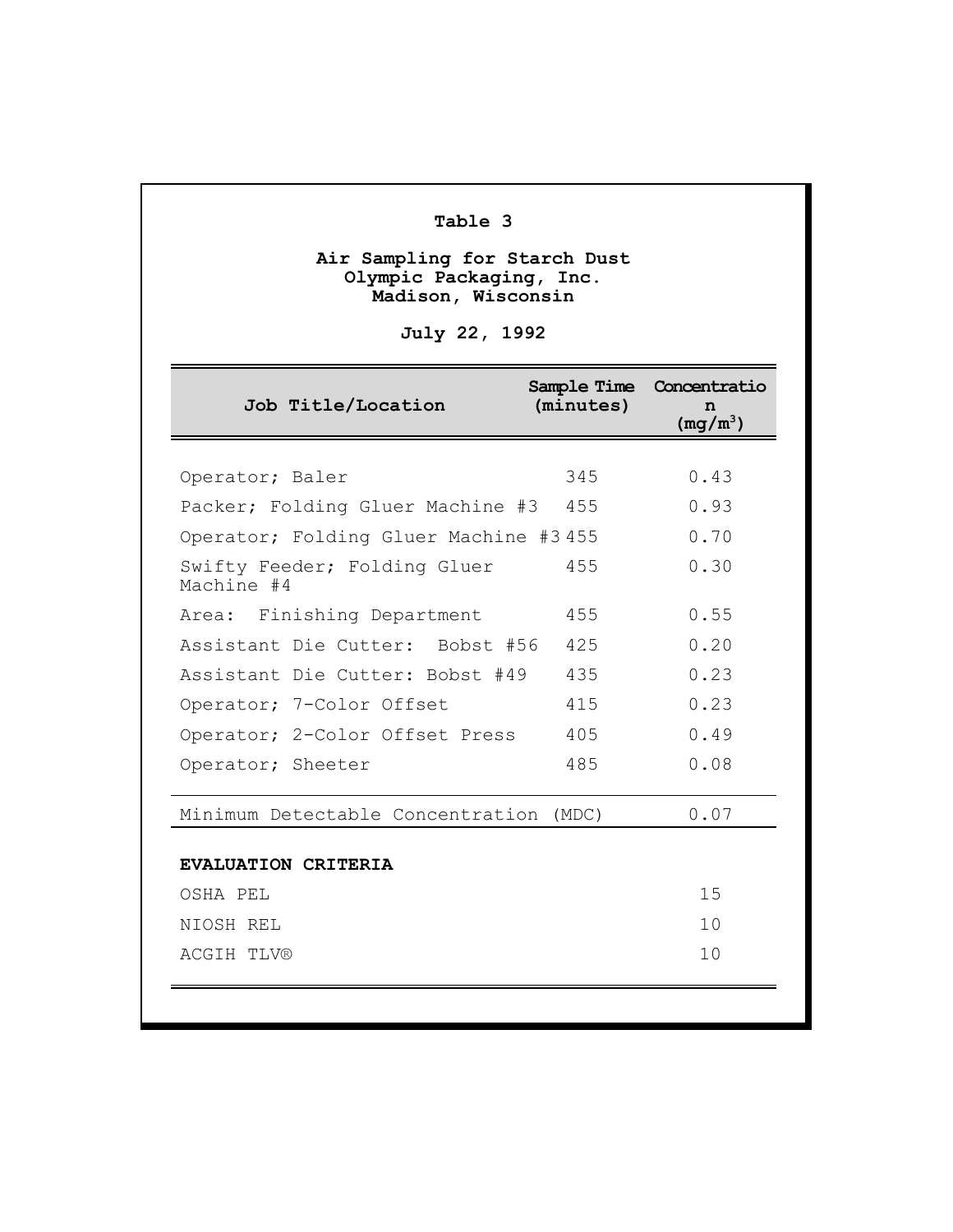#### **Table 4**

#### **Air Sampling for Starch Dust Olympic Packaging Inc. Madison, Wisconsin**

# **March 17, 1993**

| 0.32<br>Swifty Feeder; Folding Gluer Machine #4 446<br>0.74<br>464<br>Aerator Operator<br>0.93<br>Press Operator; Folding Gluer Machine #1418<br>0.34<br>Catcher/Feeder; Folding Gluer Machine #1420<br>1.02<br>Pressperson; 2-Color Offset Press, Delivery<br>End<br>0.56<br>Swifty Operator; Folding Gluer Machine #411<br>0.54<br>Catcher/Feeder; Speed King #3<br>417<br>0.23<br>Swifty Catcher; Folding Gluer Machine #4409<br>0.52<br>455<br>Die Cutter Operator; Bobst #56<br>0.76<br>Catcher/Feeder; Folding Gluer machine #3408<br>3.47<br>463<br>Operator; Baler<br>0.74<br>Flyboy; 7-Color Offset Press<br>405<br>0.15<br>Die Cutter Operator; Bobst #65<br>460<br>0.17<br>Assistant Die Cutter; Bobst #65<br>454<br>0.23<br>Assistant Pressperson; 6-Color Offset Prés2<br>0.33<br>442<br>Flyboy; 6-Color Offset Press<br>0.80<br>Catcher/Feeder; Folding Gluer Machine #3200<br>0.02<br>Minimum Detectable Concentration (MDC)<br>EVALUATION CRITERIA<br>15<br>OSHA PEL<br>10<br>NIOSH REL<br>10<br><b>ACGIH TLV®</b> | Job Title/Location | Sample<br>Time | Concentrati<br>on<br>$(mg/m^3)$ |
|------------------------------------------------------------------------------------------------------------------------------------------------------------------------------------------------------------------------------------------------------------------------------------------------------------------------------------------------------------------------------------------------------------------------------------------------------------------------------------------------------------------------------------------------------------------------------------------------------------------------------------------------------------------------------------------------------------------------------------------------------------------------------------------------------------------------------------------------------------------------------------------------------------------------------------------------------------------------------------------------------------------------------------|--------------------|----------------|---------------------------------|
|                                                                                                                                                                                                                                                                                                                                                                                                                                                                                                                                                                                                                                                                                                                                                                                                                                                                                                                                                                                                                                    |                    |                |                                 |
|                                                                                                                                                                                                                                                                                                                                                                                                                                                                                                                                                                                                                                                                                                                                                                                                                                                                                                                                                                                                                                    |                    |                |                                 |
|                                                                                                                                                                                                                                                                                                                                                                                                                                                                                                                                                                                                                                                                                                                                                                                                                                                                                                                                                                                                                                    |                    |                |                                 |
|                                                                                                                                                                                                                                                                                                                                                                                                                                                                                                                                                                                                                                                                                                                                                                                                                                                                                                                                                                                                                                    |                    |                |                                 |
|                                                                                                                                                                                                                                                                                                                                                                                                                                                                                                                                                                                                                                                                                                                                                                                                                                                                                                                                                                                                                                    |                    |                |                                 |
|                                                                                                                                                                                                                                                                                                                                                                                                                                                                                                                                                                                                                                                                                                                                                                                                                                                                                                                                                                                                                                    |                    |                |                                 |
|                                                                                                                                                                                                                                                                                                                                                                                                                                                                                                                                                                                                                                                                                                                                                                                                                                                                                                                                                                                                                                    |                    |                |                                 |
|                                                                                                                                                                                                                                                                                                                                                                                                                                                                                                                                                                                                                                                                                                                                                                                                                                                                                                                                                                                                                                    |                    |                |                                 |
|                                                                                                                                                                                                                                                                                                                                                                                                                                                                                                                                                                                                                                                                                                                                                                                                                                                                                                                                                                                                                                    |                    |                |                                 |
|                                                                                                                                                                                                                                                                                                                                                                                                                                                                                                                                                                                                                                                                                                                                                                                                                                                                                                                                                                                                                                    |                    |                |                                 |
|                                                                                                                                                                                                                                                                                                                                                                                                                                                                                                                                                                                                                                                                                                                                                                                                                                                                                                                                                                                                                                    |                    |                |                                 |
|                                                                                                                                                                                                                                                                                                                                                                                                                                                                                                                                                                                                                                                                                                                                                                                                                                                                                                                                                                                                                                    |                    |                |                                 |
|                                                                                                                                                                                                                                                                                                                                                                                                                                                                                                                                                                                                                                                                                                                                                                                                                                                                                                                                                                                                                                    |                    |                |                                 |
|                                                                                                                                                                                                                                                                                                                                                                                                                                                                                                                                                                                                                                                                                                                                                                                                                                                                                                                                                                                                                                    |                    |                |                                 |
|                                                                                                                                                                                                                                                                                                                                                                                                                                                                                                                                                                                                                                                                                                                                                                                                                                                                                                                                                                                                                                    |                    |                |                                 |
|                                                                                                                                                                                                                                                                                                                                                                                                                                                                                                                                                                                                                                                                                                                                                                                                                                                                                                                                                                                                                                    |                    |                |                                 |
|                                                                                                                                                                                                                                                                                                                                                                                                                                                                                                                                                                                                                                                                                                                                                                                                                                                                                                                                                                                                                                    |                    |                |                                 |
|                                                                                                                                                                                                                                                                                                                                                                                                                                                                                                                                                                                                                                                                                                                                                                                                                                                                                                                                                                                                                                    |                    |                |                                 |
|                                                                                                                                                                                                                                                                                                                                                                                                                                                                                                                                                                                                                                                                                                                                                                                                                                                                                                                                                                                                                                    |                    |                |                                 |
|                                                                                                                                                                                                                                                                                                                                                                                                                                                                                                                                                                                                                                                                                                                                                                                                                                                                                                                                                                                                                                    |                    |                |                                 |
|                                                                                                                                                                                                                                                                                                                                                                                                                                                                                                                                                                                                                                                                                                                                                                                                                                                                                                                                                                                                                                    |                    |                |                                 |
|                                                                                                                                                                                                                                                                                                                                                                                                                                                                                                                                                                                                                                                                                                                                                                                                                                                                                                                                                                                                                                    |                    |                |                                 |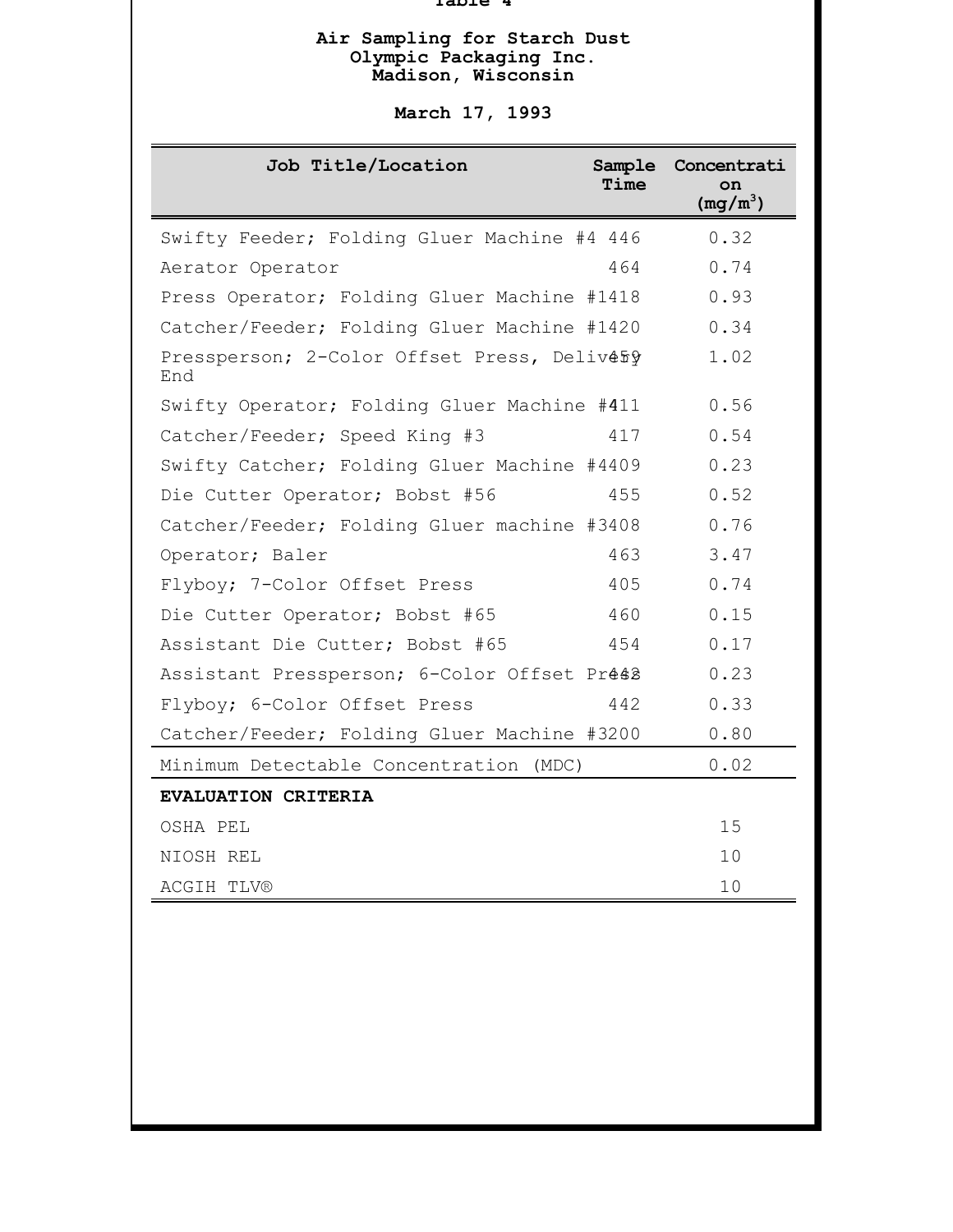#### **Table 5 Air Sampling for Volatile Organic Compounds Olympic Packaging Inc. Madison, Wisconsin July 22, 1992**

|                                             | Time-Weighted-Average (ppm) |               |         |             |                  |                      |                    |                                         |             |                       |                                   |
|---------------------------------------------|-----------------------------|---------------|---------|-------------|------------------|----------------------|--------------------|-----------------------------------------|-------------|-----------------------|-----------------------------------|
| Job Category/Location                       | <b>Toluene</b>              | <b>Xylene</b> | Acetone | <b>EGBE</b> | Ethyl<br>Acetate | Isopropyl<br>Acetate | <b>Isopropanol</b> | $n-$<br>propyl<br>Acetat<br>$\mathbf e$ | <b>MIBK</b> | 1, 1, 1<br><b>TCE</b> | Equivale<br>nt<br><b>Exposure</b> |
| Folding Gluer #3<br>Feeder/Catcher          | (0.46)                      | < 0.21        | ---     |             | $---$            | < 0.21               | < 0.36             | (0.44)                                  | $---$       | < 0.16                | 0.0                               |
| Die Cutting Operator;<br>Bobst #56          | 4.87                        | < 0.21        | < 0.38  | ---         | (0.69)           | ---                  | 1.29               | (0.94)                                  | $---$       | ---                   | O.1                               |
| 7 Color Offset Asst<br>Pressperson          | 1.31                        | (0.19)        | 5.85    | (0.76)      | $---$            | ---                  | 5.67               | 1.51                                    | $---$       | ---                   | 0.1                               |
| Pre-make Ready Counter                      | 2.05                        | ---           | ---     | $- -$       | $---$            | ---                  | ---                | ---                                     | $---$       | ---                   |                                   |
| Rotogravure Asst<br>Pressperson             | 31.8                        | 0.64          | ---     | ---         | 17.0             | 8.42                 | ---                | 33.9                                    | 0.97        | ---                   | 0.9                               |
| Mix Room Area                               | 30.6                        | 1.01          | ---     | ---         | 39.6             | 22.1                 | ---                | 32.4                                    | (0.44)      | $---$                 | 1.0                               |
| Minimum Detectable<br>Concentration (MDC)   | 0.24                        | 0.21          | 0.38    | 0.19        | 0.25             | 0.21                 | 0.36               | 0.21                                    | 0.22        | 0.16                  |                                   |
| Minimum Quantifiable<br>Concentration (MQC) | 0.78                        | 0.68          | 1.24    | 0.61        | 0.82             | 0.71                 | 1.20               | 0.71                                    | 0.72        | 0.54                  |                                   |
| <b>EVALUATION CRITERIA</b>                  |                             |               |         |             |                  |                      |                    |                                         |             |                       |                                   |
| <b>OSHA PEL</b>                             | 200                         | 100           | 1000    | 50          | 400              | 250                  | 400                | 200                                     | 100         | 350                   |                                   |
| NIOSH REL                                   | 100                         | 100           | 250     | 5           | 400              | 250                  | 400                | 200                                     | 50          | 350                   |                                   |
| <b>ACGIH TLV®</b>                           | 50                          | 100           | 750     | 25          | 400              | 250                  | 400                | 200                                     | 50          | 350                   |                                   |

( ) <sup>=</sup> value between the MDC and MQC --- <sup>=</sup> analysis not requested